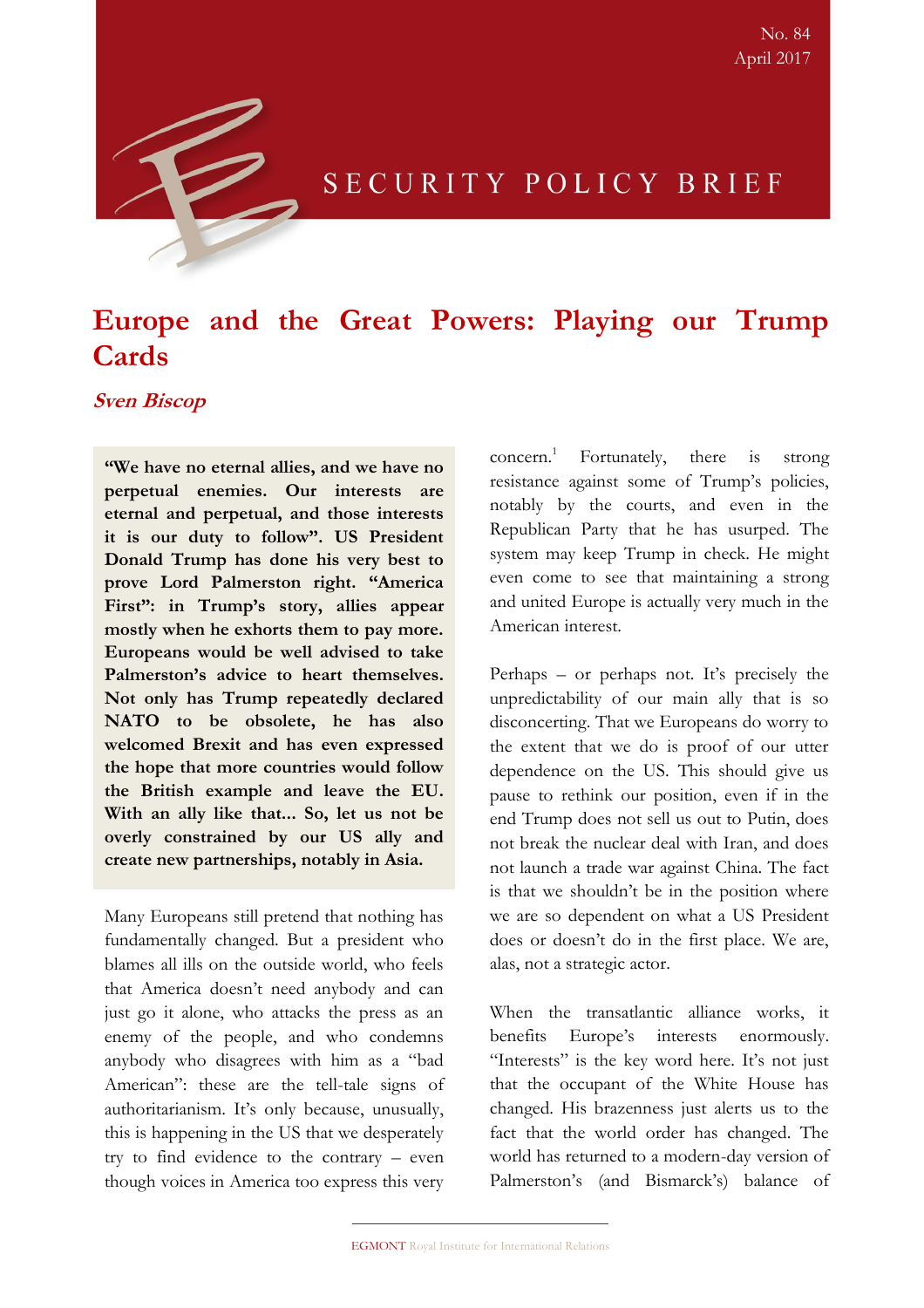power politics, with its constantly shifting strategic friendships and enmities among the great powers. Now more than ever Palmerston's dictum applies.

We should not ask ourselves who we like or dislike the most – Donald Trump, Vladimir Putin or Xi Jinping. We should define our collective interests, through the EU, and assess with who of the other three great powers we can partner to further which interests, flexibly and in full autonomy, even when the transatlantic alliance (pace Trump) remains a cornerstone of our strategy.

## **A CHANCE WITH CHINA**

Trump's protectionist stance has prompted many to suggest that China is now Europe's main ally when it comes to upholding free trade. Even on climate change the Chinese position might be closer to ours than the American one. An export-dependent China is as worried as we are, if not more, about the threat of a trade war. Trump has dealt us a trump card therefore: an opportunity to forge a closer but at the same time more balanced relationship with China.

EU Trade Commissioner Cecilia Malmström got it exactly right when she linked the fight against protectionism, on which the EU is ready to stand with China, with the ongoing negotiations on an EU-China investment treaty.<sup>2</sup> For an equitable treaty to be possible, China needs to reform and open up to European investors, as Malmström pointed out.

But should the EU not reform as well? If the Chinese market is too closed, ours is too open. By selling critical infrastructure to China and other foreign powers without any limits we enable them to subvert our decision-making and undermine our sovereignty. Will a newspaper in Russian hands still publish the news, or will it present "alternative facts"? Can a seaport in Chinese hands still be used to channel military reinforcements to NATO's eastern borders in a crisis situation, or would we have to circumvent it? Member States, notably Germany, have grown more concerned in the last year, but no Member State is going to limit foreign investment on its own, for fear of seeing all investment redirected towards its neighbours.

The EU Hybrid Fusion Cell, which is to collect data and intelligence on "hybrid threats", is of limited value here, for which government is going to report an increased vulnerability if it just invited the Chinese in itself? What is needed is a binding EU framework that sets limits on foreign ownership of critical infrastructure. Once such a regime is in place, a truly reciprocal EU-China investment treaty will be possible.

That the EU and China can act together to maintain free trade does not preclude a frank dialogue about China's more assertive policies. China must be made to understand that its attempt to pressure its neighbours into accepting its sphere of influence in the region of the South China Sea, for example, will always act as a brake on its relations with the EU. Our interest lies not so much in the substance of the resolution of the sovereignty claims – who owns which island is of little importance to the  $EU - as$  in their peaceful resolution without any impact on the freedom of the global commons.

The alternative, China must also understand, is a military stand-off with the US, which under Trump is set to step up the military side of the pivot to Asia that Obama initiated. In his first phone call with Xi, Trump did confirm the US' continued adherence to the "One-China-Principle", which he initially had seemed to doubt. Only because President Xi requested him to though, according to reports of the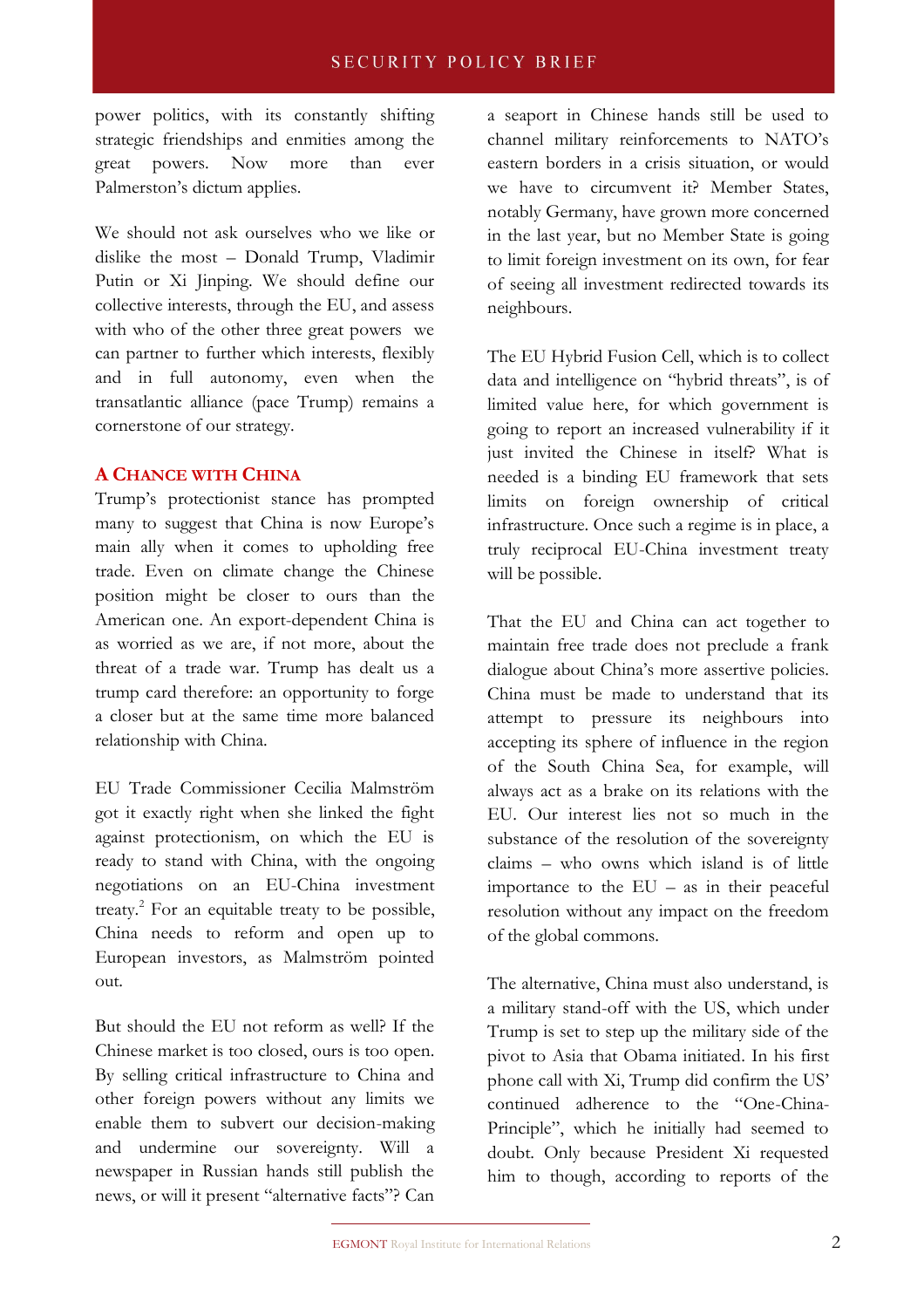conversation – that does not really show a lot of conviction. Furthermore, the US has also stated – presumably not at  $Xi's$  request – that the disputed Fish Islands between China and Japan are covered by the US' defensive alliance with Japan.

Getting this message across will require more unity and clarity on the EU's part then its measly "acknowledgement" of the outcome of the arbitration procedure between China and the Philippines in July  $2016<sup>3</sup>$  The way to contain such power politics is "a rules-based global order with multilateralism as its key principle", as the Global Strategy rightly states. The UN Convention on the Law of the Sea (UNCLOS) and the peaceful resolution of disputes are as much part of that order as free trade regimes and an investment treaty.

Until now however, China prefers to address the maritime disputes with its neighbours in a purely bilateral context, where it can exert more power. If however China were to begin to behave as a responsible power, than for the EU it might not matter that in a certain part of the world China assumes responsibility for maintaining the freedom of the global commons instead of the US.

The EU should of course not rush into anything, at the risk of merely switching its subservience from Washington to Beijing. I am not advocating a China-Europe Treaty of Alliance (which would be another kind of "CETA") with what remains, after all, an authoritarian regime, which for the moment is becoming more repressive again, not less. Challenging though it may be, maintaining a critical stance on human rights is essential for the EU's own legitimacy and soft power. But under the heading of "principled pragmatism", as coined by its Global Strategy, the EU should

not hesitate to pursue its interests and step up cooperation with China at the same time.

## **AMBITIONS FOR ASIA**

Free trade, obviously, is not limited to China. The EU should develop an Asian free trade agenda that includes China as well as Japan, India, ASEAN and others, as also announced in the Global Strategy. Here is another potential trump card. At the same time as envisaging a military build-up, Trump has withdrawn from the Trans-Pacific Partnership (TPP), which would have been the economic foundation of his strategy. As a result, countries that were counting on TPP to allow them to keep a critical distance from China now risk being sucked even closer into China's orbit. China will not hesitate to move into the vacuum that Trump has thus created.

At a stroke, any future free trade agreements with the EU have gained real strategic importance, for there will be very few FTAs with western powers on offer. Because the EU can pursue an inclusive trade agenda, that encompasses rather than seeks to isolate China, and because it is not a military player in Asia, its strategy can be palatable for all parties as a workable alternative to ratcheting up military tensions.

In this context, the EU could deepen its partnership with countries like Canada, which is looking to Asia as it southern neighbour threatens to undo the North American Free Trade Agreement (NAFTA), and Australia (whose Prime Minister, Malcolm Turnbull, was brusquely rebuffed by Trump in their first phone call). Torn between its defence alliance with the US and its economic dependence on China, Australia has everything to gain from détente in Asia. So has Japan, but as yet Prime Minister Shinzo Abe is pursuing the opposite strategy, moving even closer to the US.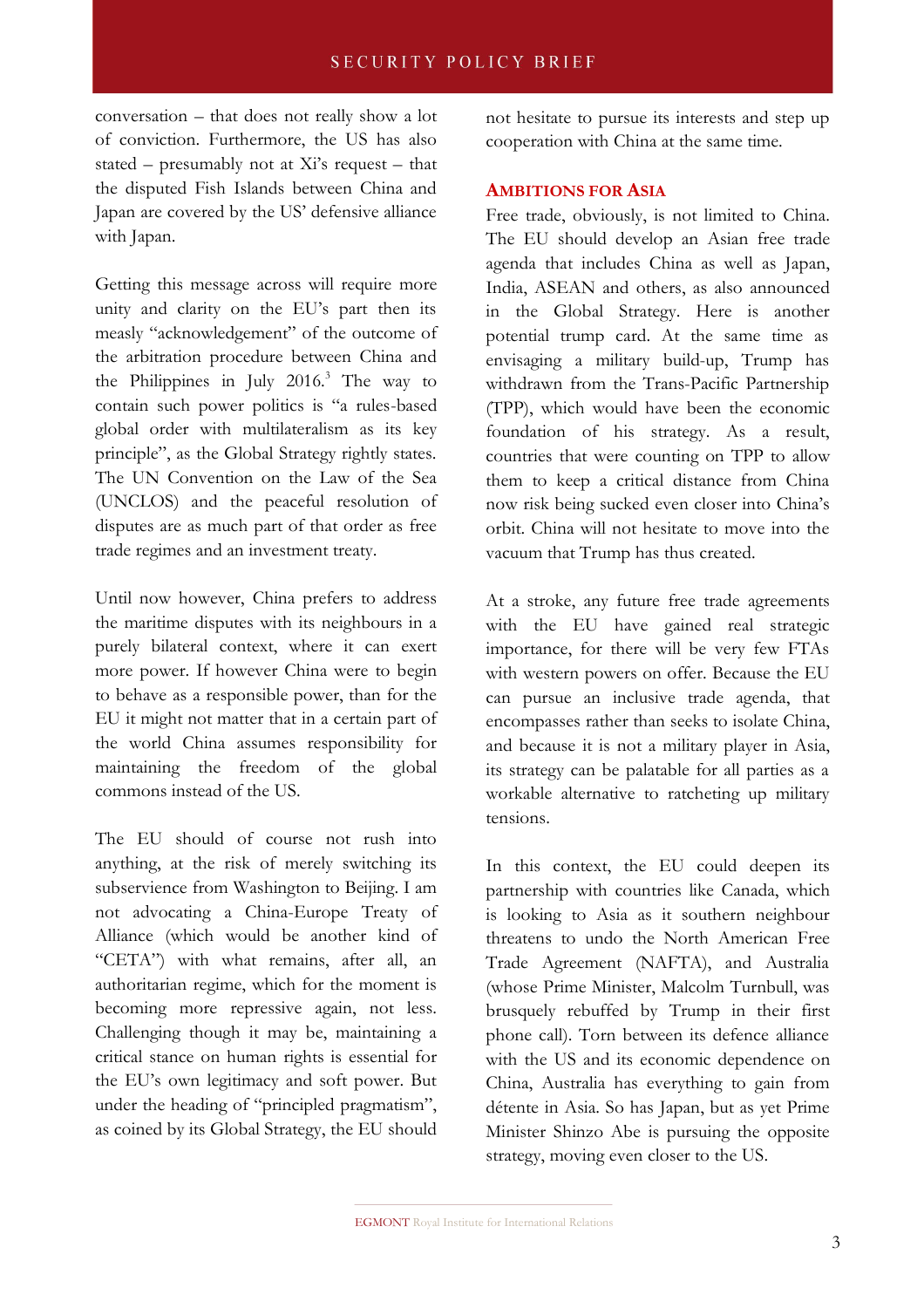The precondition for an EU strategy along these lines to work is, of course, that it has the ability to conclude FTAs in an effective and efficient manner in the first place. In the wake of the chaotic decision-making on the Comprehensive Economic and Trade Agreement (the real CETA) between the EU and Canada, we will have to convince our partners that trade deals can still be made with us, and our own publics that those trade deals are vital to their own continued prosperity. Which is not to say that the substance of those deals is completely beyond criticism.

#### **RESOURCEFUL ON RUSSIA**

Deepening relations with China could also be a way for the EU to increase the pressure on Russia somewhat. Just like ever since the Ukraine crisis Russia itself has been moving closer to China to signal to Europe that it has other options.

China's great foreign policy as well as foreign trade project today is the Belt and Road Initiative, a massive investment in infrastructure, including in a land route that links China to Europe by rail, via both Russia and Central Asia. For now, in spite of all the talk about "connectivity" and linking up the Belt and Road with the Juncker Commission's own investment plan, that rail link mostly benefits China: trains arrive in Europe laden with Chinese goods, and return mostly empty. The Chinese calculus might also be that the more traffic can be shifted to the land route, the less concerned Europeans may feel about the South China Sea.

Seen from the EU side, there is no need of developing this land route further, for there is a perfectly fine maritime route. Making sure that the maritime disputes in Asia do not threaten that is of much more importance to Europe than helping create a land route that could never really aspire to replace it.

Still, the EU could continue to show its goodwill towards the Belt and Road, which may generate some Chinese goodwill in turn. Except that it cannot. Because the rail link is dependent on Russia, with whom the EU has become trapped in a geopolitical dispute over the fate of *Zwischeneuropa*, the countries wedged in between Brussels and Moscow. Why invest in a trade route that increases one's dependence on an already assertive Russia? This, the EU should point out, is China's problem, not just Europe's, for the Belt and Road is a Chinese priority, not a European one.

Many issues objectively would seem to constitute a source of geopolitical tension between China and Russia, such as the fact that Asian Russia is rather empty of Russians but quite full of natural resources, or the increasing presence, because of the Belt and Road, of China in Central Asia, which Russia also considers its *chasse gardée*. However, it is also very much in Beijing's and Moscow's interest to continue working together closely in view of what they perceive as a western-dominated global order.

Europe should not hope to pry China and Russia apart, therefore, as Nixon and Kissinger did in the 1970s. But it can aim to make China realise that its usual stance of complete silence on Russia's "adventurism", which de facto amounts to supporting Russia, is not in its interest either. China has become an important economic partner for Ukraine, for example. But the more turmoil there is in Russia's "near abroad", the fewer economic possibilities for the Belt and Road Initiative, which eyes exactly the same region.